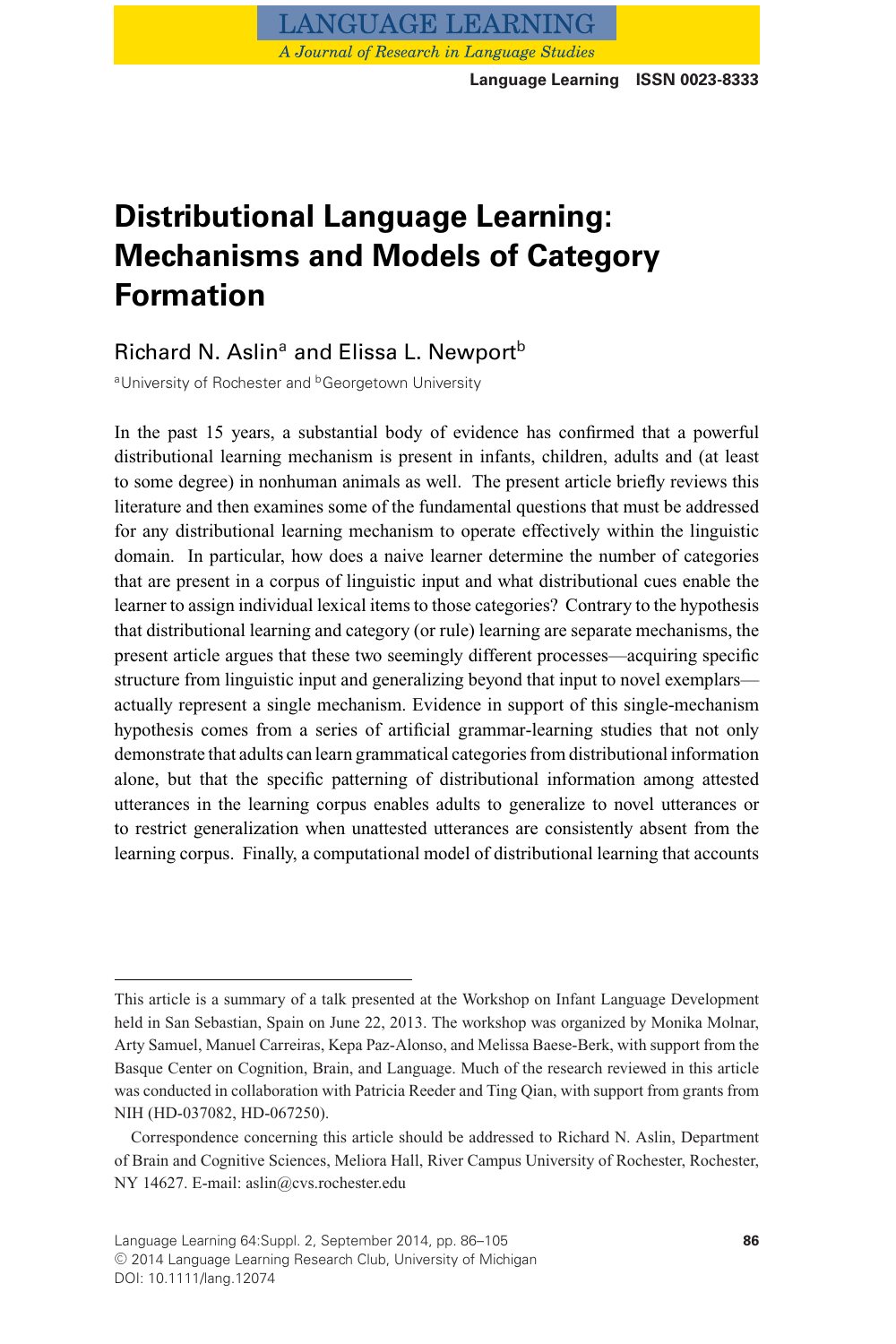for the presence or absence of generalization is reviewed and the implications of this model for linguistic-category learning are summarized.

**Keywords** statistical learning; rule learning; generalization; grammatical categories; infancy; child language

## **Introduction**

A seminal event in the history of the study of child language acquisition was the publication of Eimas, Siqueland, Jusczyk, and Vigorito (1971)—which concluded that "the means by which the categorical perception of speech, that is, perception in a linguistic mode, is accomplished may well be part of the biological make up of the organism" (p. 306)—is now more nuanced than originally conceived. But that does not detract from the impact of their findings. Eimas et al. set the stage for literally hundreds of experiments that documented the remarkably sophisticated language-processing skills of preverbal infants and in turn raised questions about how those skills arise. What was initially viewed as evidence that linguistic experience plays a relatively minor role in language acquisition is now interpreted as evidence for a species-general set of constraints on how complex acoustic signals are discriminated and categorized. The role of experience comes later in infancy, beginning at 4–6 months for vowels and then 6–10 months for consonants. But there can be little doubt, even before any infant data on speech perception were gathered, that experience must play a substantial role in language processing. Cross-language differences in the surface properties of linguistic systems and imperfect acquisition of any system later in life document the power of exposure in shaping a native-language linguistic system.

# **Foundations of Statistical Learning**

Further fueling the importance of early experience on language acquisition was the finding 25 years after Eimas et al. (1971) by Saffran, Aslin, and Newport (1996). Saffran et al. (1996) showed that infants can use the distributional properties of a corpus composed of an uninterrupted stream of syllables to extract information about the statistical coherence of samples drawn from that corpus. The stream was composed of 12 consonant-vowel (CV)-syllables arranged into four trisyllabic strings, with each syllable occurring in only a single triplet. Thus, the transitional probabilities from syllable-1 to syllable-2 and from syllable-2 to syllable-3 were 1.0, but the transitional probability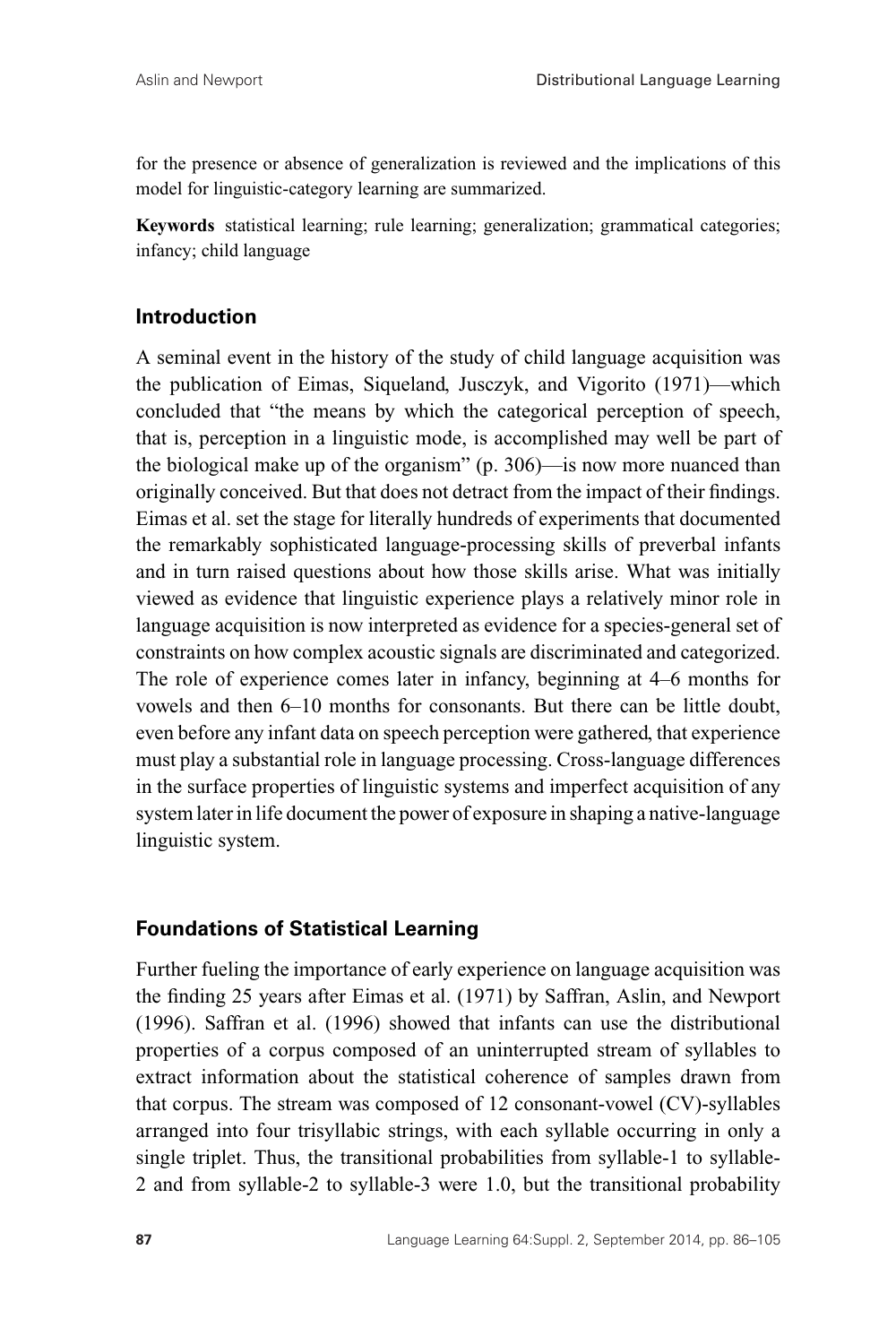after each triplet to the first syllable of the next triplet was 0.33. Importantly, other cues to the grouping of syllables present in natural language input, such as syllable lengthening or variations in pitch, were eliminated to determine whether distributional cues alone were sufficient for 8-month-old infants to parse the continuous stream into its underlying components. To be clear, this was a critical test of the *sufficiency* of statistical cues and not a test of whether these cues are the sole determinant for parsing streams of speech into their underlying auditory word forms. As noted by Saffran et al., "Although experience with speech in the real world is unlikely to be as concentrated as it was in these studies, infants in more natural settings presumably benefit from other types of cues correlated with statistical information" (p. 1928).

In fact, the design of Saffran et al. (1996) did not provide definitive evidence of using transitional probabilities. This is because each statistically coherent triplet occurred three times more often than each less coherent triplet that spanned a word boundary and served as the part-word test. That is, the joint probability of words (Syl-1, Syl-2, Syl-3) was higher than the joint probability of Syl-3, Syl-1, Syl-2). To unconfound transitional probability from joint probability, Aslin, Saffran, and Newport (1998) varied the frequency of occurrence of the statistically coherent triplets. By doubling the frequency of two of the four words, and using the part-words created when these two high-frequency words abutted each other, the frequency of occurrence of the lower frequency words and the higher frequency part-words was exactly equated. Yet, despite identical joint probabilities, the transitional probabilities within the tested words and part-words remained different. Words continued to have Syl-1 to Syl-2 and Syl-2 to Syl-3 transitional probabilities of 1.0, but part-words had transitional probabilities of 0.5 and 1.0. Although this difference was subtle and joint probabilities were equated, 8-month-old infants showed the same pattern of listening times on the posttest as in Saffran et al. These findings confirm that infants can use transitional probabilities even in the absence of other statistical cues that typically cooccur in natural languages.

To be clear, we are not now claiming, nor have we ever claimed, that the sole or even the primary distributional cue for word segmentation is syllable transitional probabilities. Raw frequency is undoubtedly a more robust source of distributional information and much easier to compute than any conditionalized statistic. Our reason for emphasizing the importance of transitional probabilities is that they are not subject to the errors of prediction that arise from lower-order statistics. Many high frequency sequences (e.g., "How are you?") are not single units; the best test of their structure is the ability of the parts to appear in other sequences as well as together (e.g., "How is John?," "Are they running?"). This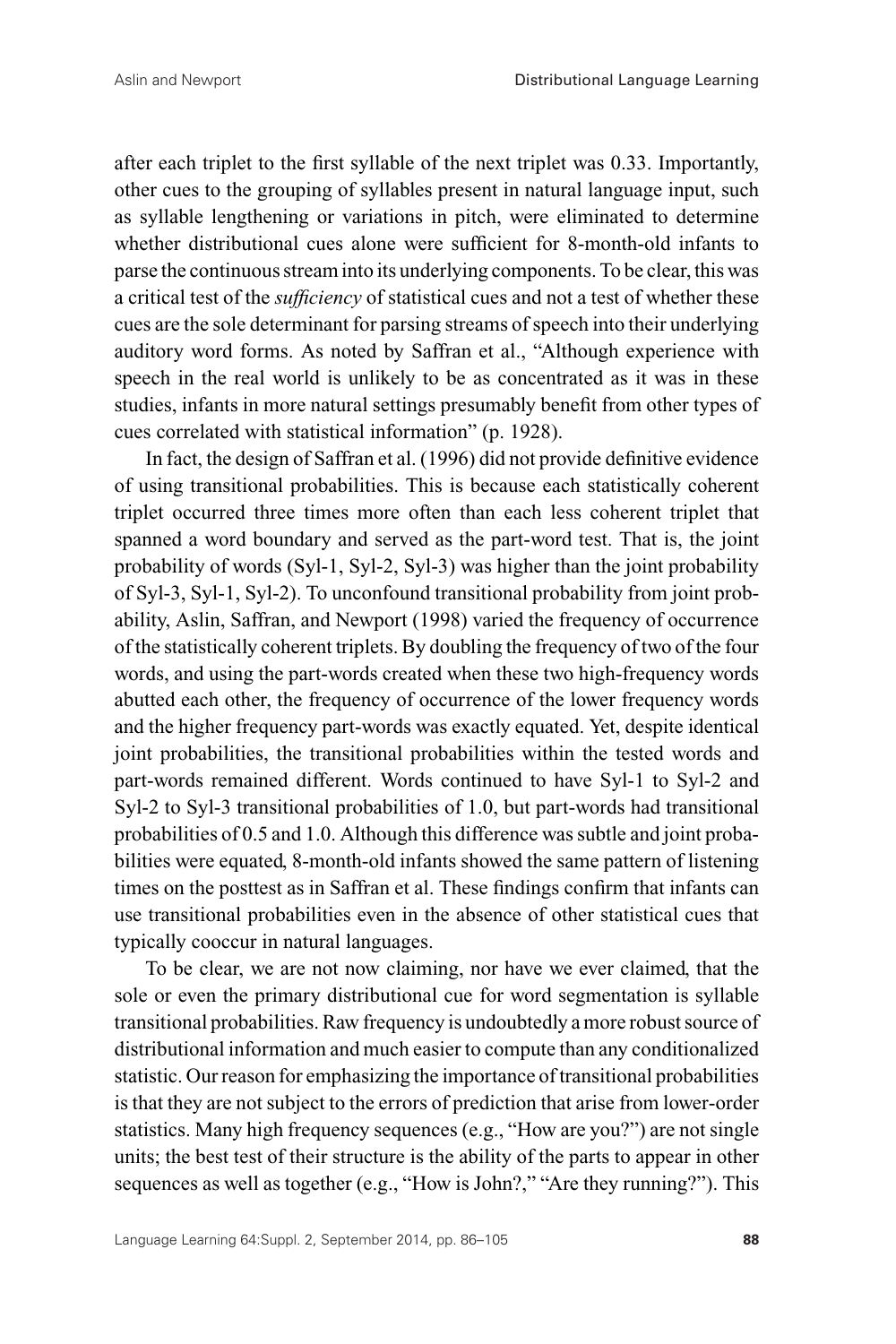variation in sequencing, as contrasted with the greater stability of units that are actually parts of a single word, is what transitional probability measures. We will take up this important point about predictiveness with regard to grammatical categories in a subsequent section. But for now, let's complete this brief review of statistical learning for parsing a stream of speech into its underlying words.

### **Constraints on Statistical Learning**

One could ask, following on the Saffran et al. (1996) findings, whether this ability to segment words from fluent speech is a specialization for linguistic materials. Two lines of research provided strong evidence against this languagespecific hypothesis. First, Saffran, Johnson, Newport, and Aslin (1999) substituted 12 tones from a single musical octave for the 12 syllables used in Saffran et al. (1996) while keeping the statistical structure identical. The results from 8-month-olds were the same as with speech syllables: infants discriminated statistically coherent tone-triplets from slightly less coherent tone-triplets (analogous to words and part-words). Beyond the auditory modality, Kirkham, Slemmer, and Johnson (2002) showed that 2-, 5-, and 8-month-olds, after viewing a repeating sequence of eight temporally paired visual shapes, discriminated statistically coherent shape-pairs from randomly ordered shape-pairs. In further studies of the visual modality, where the statistical coherence between shapes was spatial rather than temporal, 8-month-olds also extracted the statistically coherent shape-pairs (Fiser & Aslin, 2002; Wu, Gopnik, Richardson, & Kirkham, 2010).

The second line of research suggesting that statistical learning is not a language-specific ability comes from studies of nonhuman species. Toro and Trobalon (2005) showed that rats could parse streams of human speech based on their statistical coherence, and many other studies of animals (e.g. Gentner, Fenn, Margoliash, & Nusbaum, 2006) have shown sensitivity to the temporally ordered statistics of auditory stimuli. Thus, the powerful statistical learning "engine" used to parse temporally ordered and spatially arranged elements across a corpus of input appears, at least to some degree, to be modality, domain, and species general.

Of course, only humans acquire natural languages, so one can ask what factors limit language acquisition. Are humans uniquely endowed with an additional special mechanism that is designed to acquire language (or a more powerful version of this statistical-learning engine than the one employed in other domains and species), or are there other constraints that are not language specific, but nevertheless prevent other species from acquiring (and using)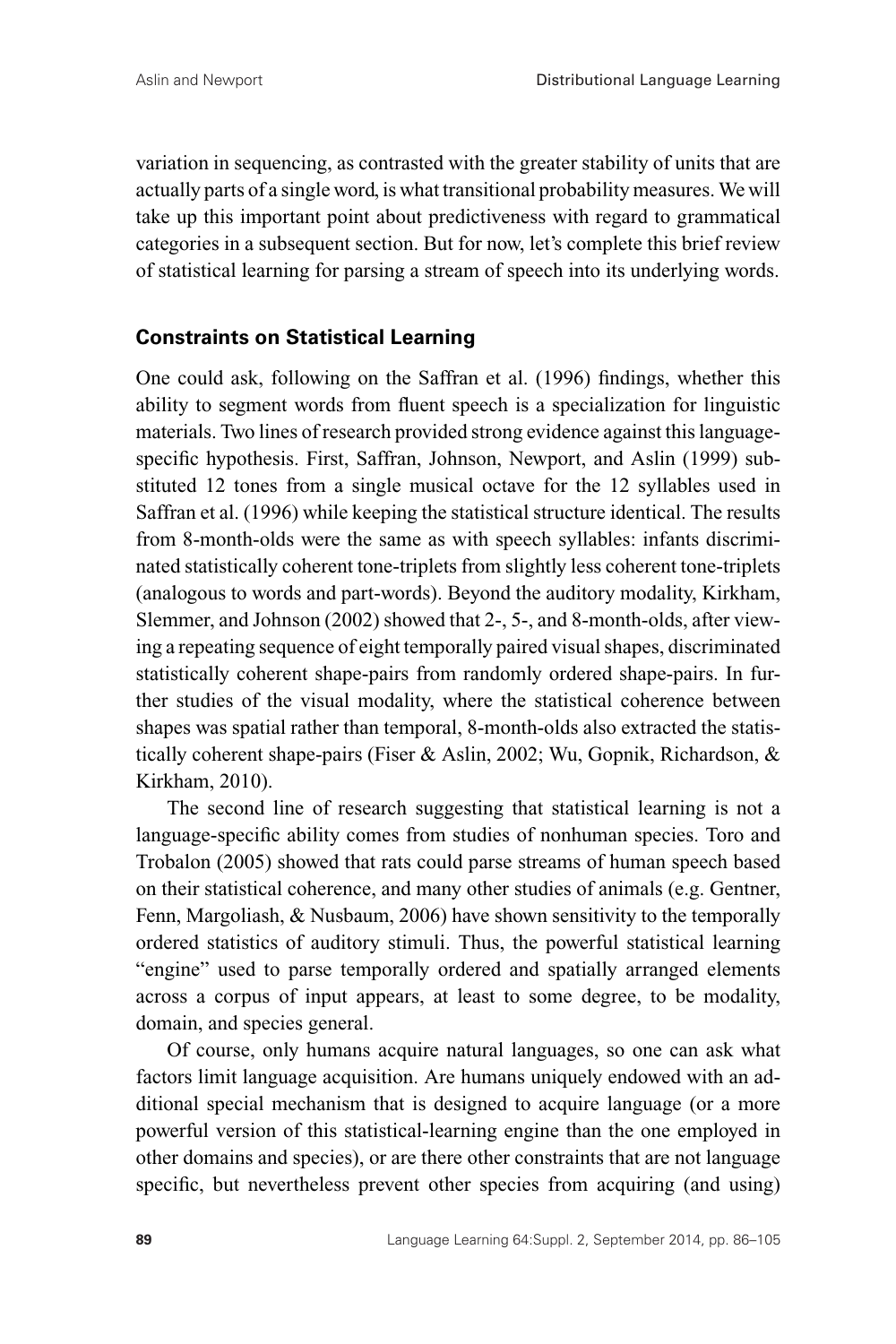a linguistic system? It is important to note that this one simple transitional probability mechanism would not, in any case, be adequate to acquire the complex structure of human languages (cf. Chomsky, 1957; Saffran et al., 1996). Perhaps the more complex statistical computations called into play for acquiring other aspects of linguistic structure are unique to human language acquisition. There are also undoubtedly nonlinguistic factors (e.g., social pressures or skills for communicating complex propositions) that may differentiate humans from nonhuman species.

Whatever the domain and species status of these mechanisms turns out to be, it is clear that statistical learning must operate with some rather severe constraints in order to be tractable. This necessity of constraints comes from the so-called *computational explosion* problem that emerges when one considers how many statistics could be computed from any reasonably complex set of inputs. In the simple case of Saffran et al. (1996), with only 12 CV syllables, there are still a large number of things that could be computed: the frequencies of each syllable, each syllable pair (bigram), and all higher-order N-grams; the forward and backward transitional probabilities of all adjacent syllables; the joint and transitional probabilities of all nonadjacent syllables, and so on. With a larger and much more complicated inventory of elements, the number of computations would quickly become intractable. What are the limitations or constraints that might make this type of statistical mechanism focused enough to be helpful in word segmentation (and not become an intractable search for the "right" statistics)?

Since the publication of Saffran et al. (1996) and Aslin et al. (1998), a large number of useful constraints on learners' computations have been identified. These include *attentional constraints* (Toro, Sinnett, & Soto-Faraco, 2005; Turk-Browne, Junge, & Scholl, 2005), *preferences for certain types of units* as the basic elements of computation (Newport & Aslin, 2004; Bonatti, Peña, Nespor, & Mehler, 2005), *Gestalt perceptual principles* that favor relations among certain types of elements (Creel, Newport, & Aslin, 2004; Endress & Bonatti, 2007; Shukla, Nespor, & Mehler, 2007), *language-specific prosodic groupings* (Johnson & Jusczyk, 2001; Thiessen & Saffran, 2003), and *gaze or action cues* that direct learners' attention between some units or relations over others (Baldwin, Andersson, Saffran, & Meyer, 2008; Yu, Ballard, & Aslin, 2005). Each of these constraints directs learning toward linguistically useful relations that occur in natural languages of the world. Though some have been demonstrated only in adults rather than infants, they suggest a variety of constraints on statistical learning that could, in principle, render it tractable as a mechanism for word segmentation and domain-general parsing of temporally ordered stimuli.

Language Learning 64:Suppl. 2, September 2014, pp. 86–105 **90**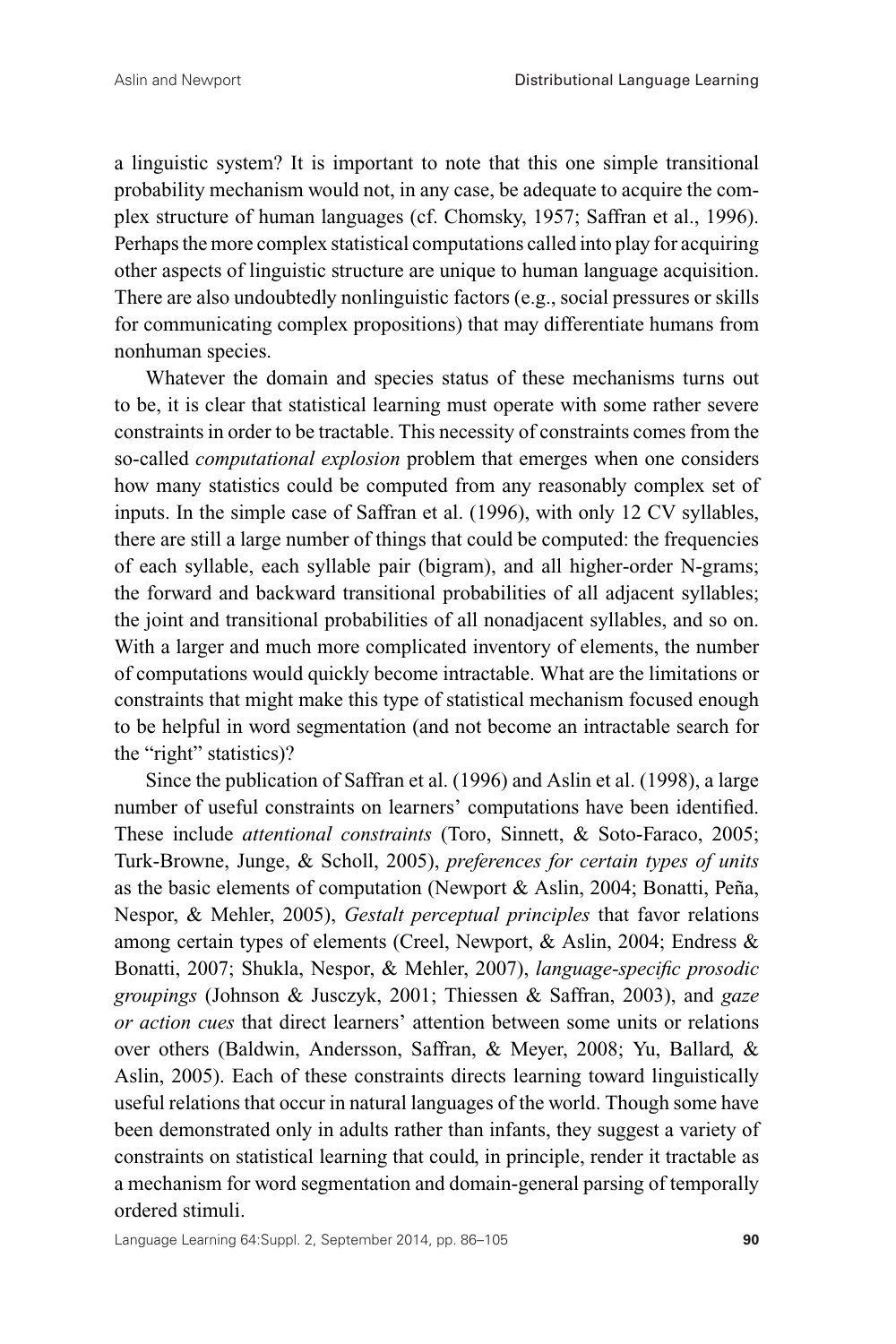Another concern about laboratory-based studies of statistical learning is whether they could plausibly scale-up to natural corpora to which infants are actually exposed in the real world. We cannot provide a definitive answer to that question at present, but some evidence from computational analyses of parental speech directed to infants and young children and larger scale studies of adults lend support to the plausibility of this scaling-up. Frank, Tenenbaum, and Gibson (2013) had adults listen on their iPod over a 2-week period to approximately 1,000 nonsense words embedded in short utterances. On a posttest one day after their last exposure, subjects were able to reliably discriminate syllable strings of variable lengths that had been statistically more coherent compared to those that were less coherent in terms of the underlying statistics of the nonsense words in the corpus. Swingley (2005) analyzed a corpus of child-directed speech and computed several statistical metrics, including transitional probabilities and mutual information, under various assumptions (e.g., using a minimum frequency criterion). The same general pattern of higher statistical coherence within words and lower coherence across word boundaries was revealed, mirroring the statistical structures in the lab-based studies of Saffran et al. (1996) and Aslin et al. (1998), though of course with considerably more variability.

Another question one can ask about the word segmentation studies is whether they represent an early stage of prelexical development, after which true word learning commences. This staged view of language acquisition is quite common in the field and was tested in a study by Graf Estes, Evans, Alibali, and Saffran (2007). They had 17-month-olds listen to a stream of speech syllables as in Saffran et al. (1996), and then the infants were introduced to a word-referent mapping task. In the word-referent mapping task, infants could associate either an isolated presentation of a word or an isolated presentation of a part-word with a novel visual object. At issue was whether a statistically coherent auditory word form that had been extracted from a continuous stream of speech in the previous task, would be a better token for subsequent word learning in a referential context. The answer was yes: infants learned to associate the statistically coherent word with the referent, but they did not associate the less statistically coherent part-word with the referent.

Although the staged model of language acquisition must be true in the limit (e.g., there must be at least one putative auditory word form before any mapping with a referent can occur), it does not necessarily imply that a large inventory of segmented words must enter the lexicon before systematic mapping to referents begins. In fact, McMurray (2007) has provided a compelling model of early word learning that suggests a highly parallel process of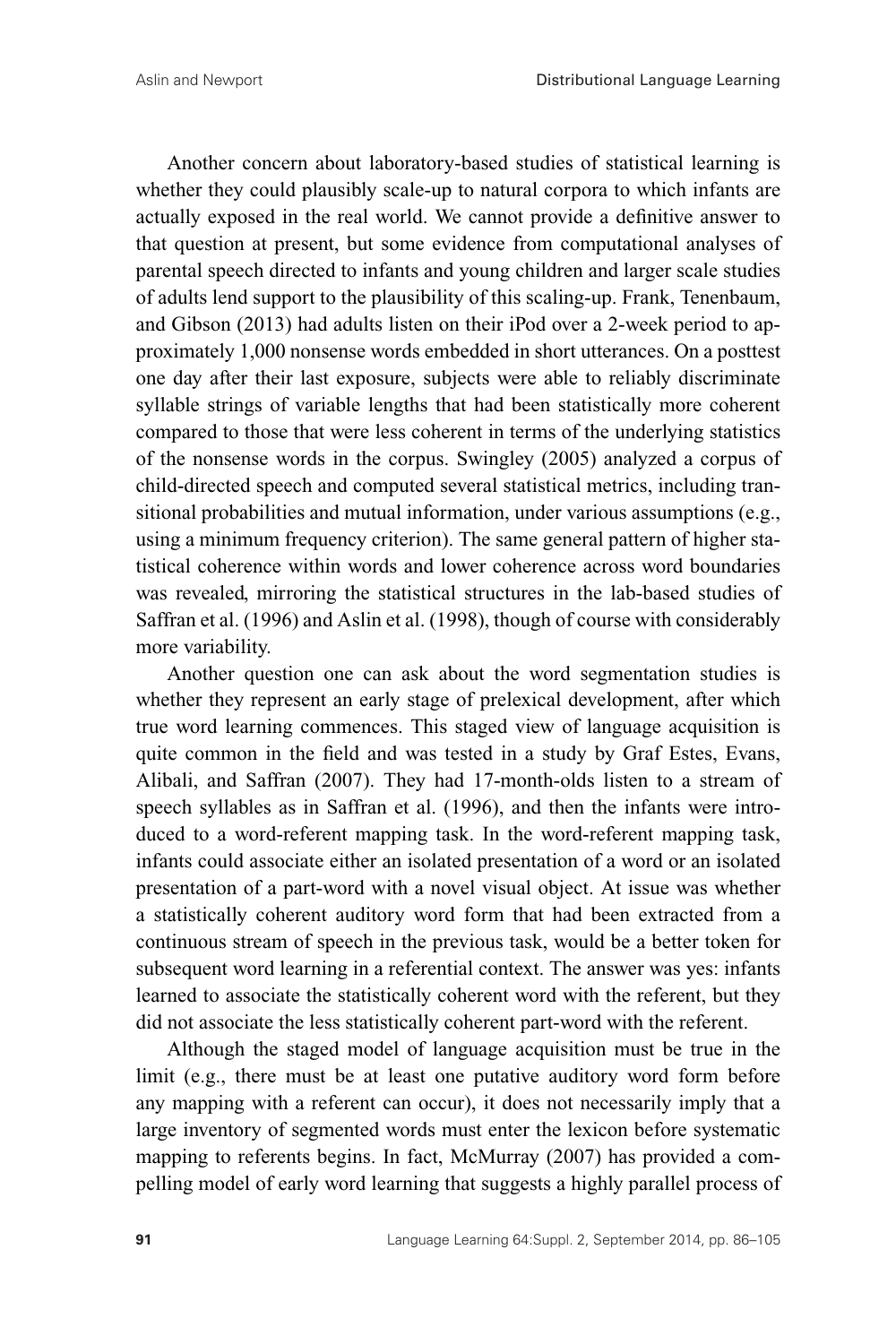simultaneous word-referent mapping in the very early stage of lexical development. To further examine this hypothesis of parallel processes of wordsegmentation and referent mapping, Shukla, White, and Aslin (2011) conducted a study of 6-month-olds that combined these two processes in the same experimental session. Infants viewed a multiobject visual display within which a single object (e.g., the red ball) underwent motion to attract the infant's gaze. As the visual display was being viewed, the auditory stimuli were being presented, consisting of a family of short sentences composed of nonsense syllables. The syllables were structured across sentences so that some syllables were statistically coherent, and others were less coherent, just as in the words and part-words from Saffran et al. (1996). But the sentences had the normal prosodic patterns of natural language, with the language-universal property of intonational phrases (falling pitch and word-final lengthening). For one group of infants, the end of a statistically coherent target word was aligned with the end of an intonational phrase; for a second group of infants the statistical and prosodic information was misaligned (i.e., the word boundary was *within* an intonational phrase, as in "The pretty ba, by ate her cereal"). After exposure, infants were tested with repetitions of isolated words and part-words while the visual display showed multiple objects, none of which were moving. The dependent measure was how long the infants looked at the target object (i.e., the red ball) in the presence of word and part-word labels. Only the infants in the exposure condition where the statistical and prosodic information was aligned looked reliably longer at the target object. These results provide evidence that (1) infants at 6 months of age can segment auditory word forms from sentences, (2) these infants are biased to segment words based on statistical information when that information is packaged within an intonational phrase, and (3) while segmentation is happening, infants are also treating the putative auditory word form as a label for the object that was most salient during the exposure phase.

As impressive as these multiple language-processing skills are in 6-montholds, they also highlight a potentially larger point about how we design experiments. There is a long tradition in experimental psychology of holding the myriad of independent variables constant and only allowing one of these variables to be manipulated at a time. That is precisely the design strategy used by Saffran et al. (1996). But this is not the way that these many factors covary in the natural environment. By creating such artificial designs, we may be creating experimental contexts in which infants are confused by the *absence* of the normal correlation among factors, thereby reducing their performance. This conjecture suggests that we should expand our range of experimental designs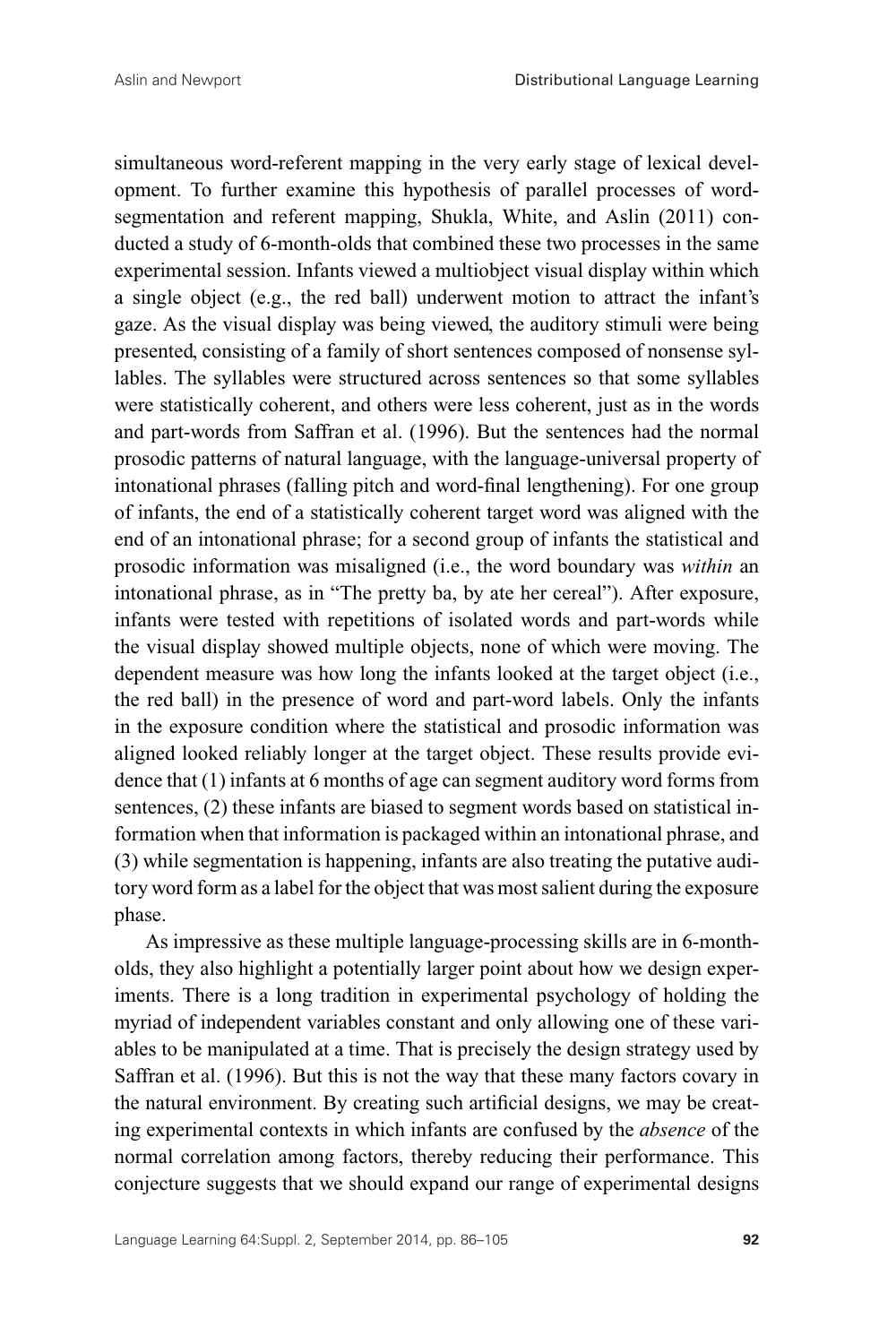to avoid overly constrained contexts and thereby reveal how infants are affected by covarying factors within a normative operating range.

# **Beyond Word Segmentation**

A surprising amount of attention has been directed to the word-segmentation problem since the Saffran et al. (1996) article appeared (Google Scholar indicates that it has been cited over 2,500 times). But advances in understanding language acquisition will require moving beyond the simple mechanism proposed there—potentially adequate for word segmentation, but certainly not powerful enough for learning other more complex aspects of language. One notable effort in moving beyond the simple Saffran et al. mechanism was the study by Marcus, Vijayan, BandiRao, and Vishton (1999). In contrast to the continuous streams of speech used by Saffran et al., Marcus et al. presented nonsense syllables in short strings. While every string was composed of only three syllables and the corpus contained an entire inventory of only eight syllables, the crucial focus was that the materials combined to form a *pattern*: such as AAB or ABB. During the exposure phase, 7-month-olds heard multiple examples of three-syllable strings, such as *leledi*, *weweji*, and *dededi,* all following an AAB pattern. Then in a posttest infants heard two types of strings: AAB strings composed of an entirely new set of syllables, or ABA or ABB strings composed of these same new syllables. The results showed that infants listened longest to the novel pattern (ABA or ABB) and not as long to the familiar pattern (AAB), even though both were composed of unfamiliar syllables. Importantly, infants could not solve this pattern-matching problem merely by computing joint or transitional probabilities among the syllables they had heard, because none of the test strings had any familiar syllables (i.e., all transitional probabilities were zero). Rather, infants must have extracted some common and more abstract rule, such as AAB, to distinguish between the test strings.

Marcus et al. (1999) argued that statistical learning operated only at the level of surface statistics, whereas rule learning operated at a deeper level involving abstract patterns. This exciting finding drew attention to the fact that statistics alone cannot provide a complete description of language learning. It also resurrected the foundational debate between Chomsky (1959) and Skinner (1957), although now in a slightly more modern form regarding higher-order statistics and how learners might solve the poverty-of-the-stimulus problem. What allows a learner to induce a rule based on sparse evidence? This is old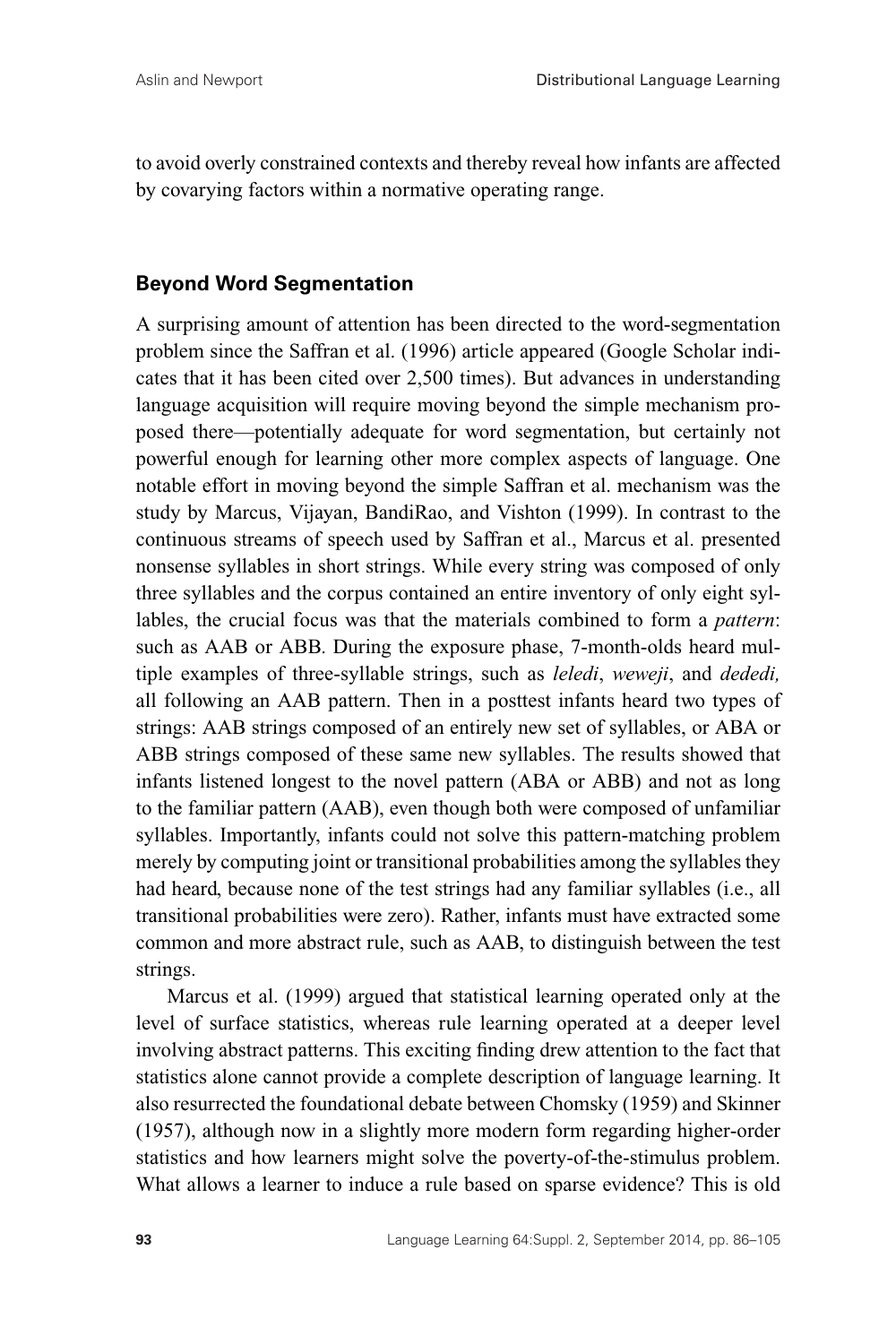territory in the animal learning literature that was couched in the terminology of "gradients of generalization." Why does a pigeon who has been trained to peck an orange key to receive a food pellet continue pecking a purple key but not a green key? One could argue that generalization is based on sensory similarity, but what aspect of the AAB pattern is "sensory"? Is the mechanism of generalization from *leledi* to *gagabu* merely the result of encoding the strings as sharing an initial repetition and not encoding the identity of the syllables themselves?

This type of rule learning is not unique to language materials. Saffran, Pollak, Seibel, and Shkolnik (2007) and Johnson et al. (2009) both showed that AAB rule learning is present for visual materials, although Marcus, Fernandes, and Johnson (2007) showed that such rules are more readily learned when instantiated in speech materials than in nonspeech materials. AAB rule learning has also been demonstrated in rats (de la Mora & Toro, 2013; Murphy, Mondragon, & Murphy, 2008). There is thus ample evidence that the generalization seen in these simple rule learning paradigms is modality, domain, and species general, just as with simple transitional probability-type statistical learning. Moreover, the detection of repetition-based rules is a robust mechanism present even in newborns (Gervain, Macagno, Cogoi, Peña, & Mehler, 2008).

Gerken (2006) provided some important insights into the nature of AAB rule learning in language materials by conducting a follow-up experiment that presented two groups of infants with different subsets of the three-syllable strings used by Marcus et al. (1999). One group heard 4 of the 16 strings, but each AAB string was entirely unique: *leledi, wiwije, jijili, dedewe*. The other group heard a different subset of four strings: *leledi, wiwidi, jijidi, dededi* which also followed the AAB pattern, but all ended in the same syllable *di*. Notice that in both groups, the four strings conform to the AAB rule. But the second group has a less variable B syllable. Thus, for this second group, an alternative "rule" is:  $AA + ends$  in *di*. Infants in the first group performed on the posttest like infants in Marcus et al.—they detected the familiarity of the AAB rule and listened longer to the ABB rule violation. But infants in the latter group did not generalize to novel strings if they failed to end in *di*. That is, infants in the latter group acted as if the rule was more narrowly defined as "AA + ends in *di*" and not the broader "AAB."

An important issue raised by the Gerken (2006) results is whether Marcus et al. (1999) should be interpreted as engaging a rule-learning mechanism fundamentally different from statistical learning, or rather that every learning task involves a gradient of generalization based on the most likely abstraction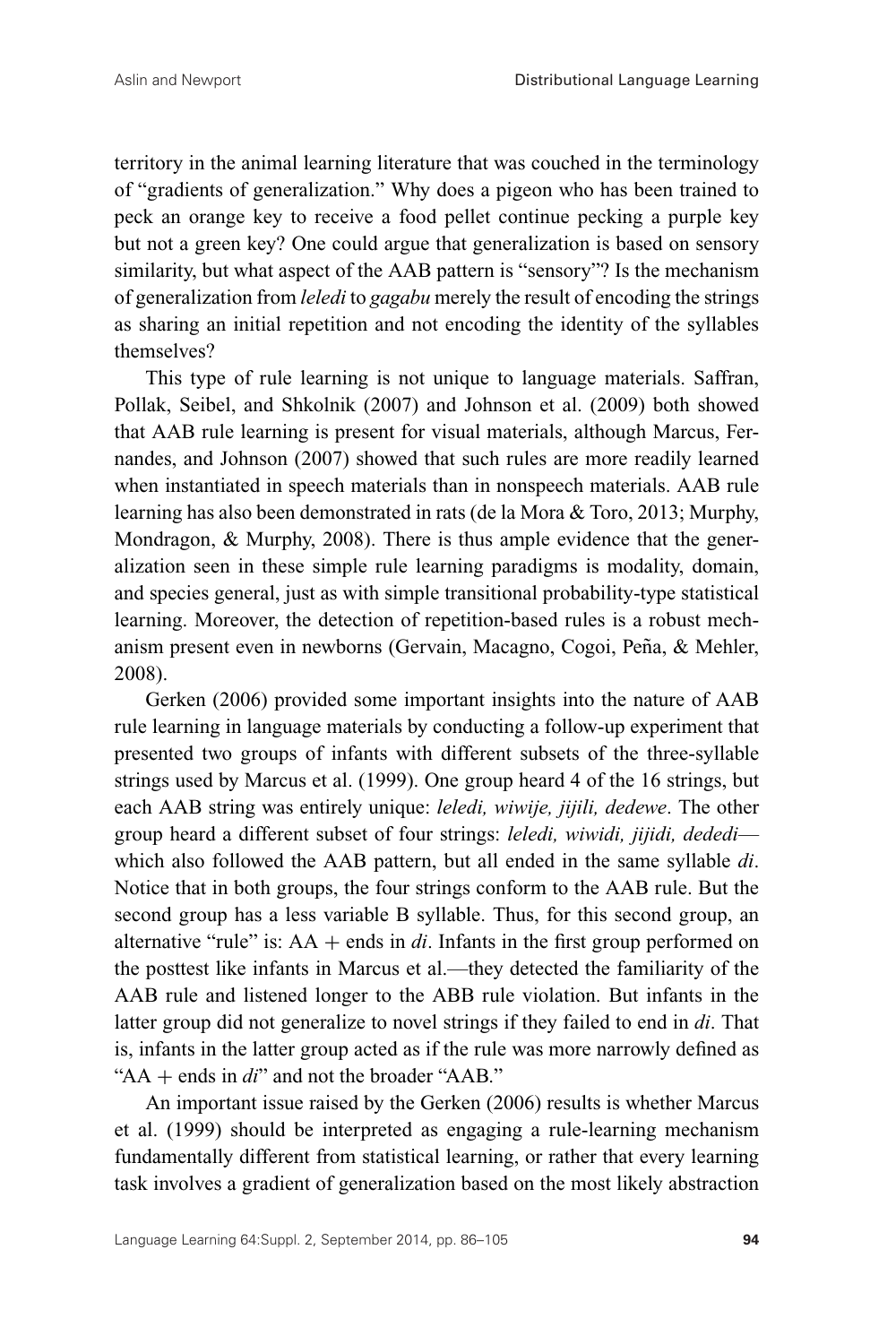indicated by the composition of the exposure corpus. Aslin and Newport (2012) have argued that the evidence across many subsequent studies suggests a single statistical learning mechanism with a gradient of generalization.

#### **Beyond Repetition-Based Rule Learning**

A crucial next step in understanding how a distributional-learning mechanism could be utilized in natural languages begins with defining what types of rules are needed. The essential idea behind the Marcus et al. (1999) study and all of its follow-ups, as well as many studies of natural language learning, is that words form grammatical categories, such as noun, verb, and adjective, and the basic syntax of every language is framed in terms of the order and phrasal groupings of these categories of words. The language learner is therefore confronted with the tasks of (a) discovering how many grammatical categories there are in the natural language spoken by the infant's parents and (b) correctly assigning words to the appropriate category. In the artificial language designs used by Marcus et al. and many others, categories are defined by the repetition of identical words. But in natural languages this is not how categories are defined; they are defined by their functional roles in the underlying grammar. A correlate of such roles is the patterning of adjacent and nonadjacent words. For example, determiners such as "a" and "the" always precede nouns in English, although there may be intervening adjectives, as in "the blue car" (but not "blue car the"). Mintz, Newport, and Bever (2002) and Mintz (2002, 2003) have proposed that a first step in inferring grammatical categories is keeping track of which words come before and after each word, thereby building up an inventory of cooccurrence statistics for the *relative* position of a word and seeing how these statistics pattern with those of other words in the language. Crucially, one should not rely solely on the *absolute* position of a word in an utterance (e.g., "the" in utterance-initial position, "blue" in second position, "car" in third position), because absolute position varies in natural languages and is irrelevant to correct category assignment.

In a series of experiments with adults, Reeder, Newport, and Aslin (2013) asked whether such distributional information alone—the patterning of words that occur before and after each target word—was sufficient to enable learners of an artificial grammar to solve the two crucial tasks of inducing the number of categories and determining which words are assigned to each. In addition, the experiments were designed to assess the gradient of generalization alluded to earlier in the rules versus statistics debate. That is, are learners who simply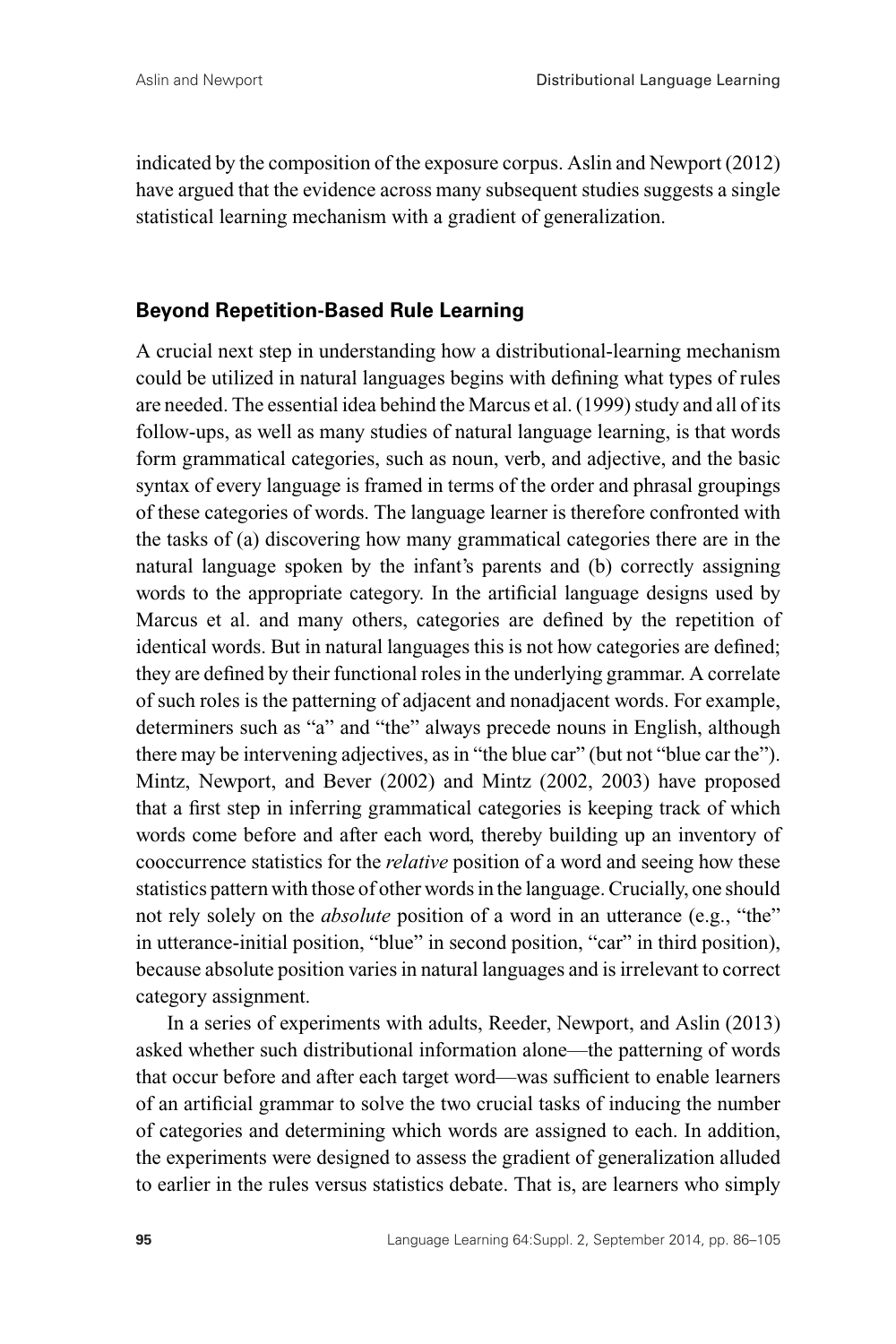listen to a corpus of speech able to acquire rudimentary information about grammatical categories and, when tested with novel utterances, can they appropriately generalize the category rules to predict the correct contexts for words they have not yet heard in that context? Crucially, how do learners adjust their tendency to generalize when the evidence in the corpus is sparse? Do they withhold generalization when there are consistent gaps, or do they generalize, implicitly assuming that the gaps are due merely to small samples drawn from the input?

The designs of the Reeder et al. (2013) experiments were all based on a core paradigm in which adults listened to a set of utterances that conformed to a (Q)AXB(R) grammar. Each of these letters refers to a category of words, with optional categories indicated by parentheses. A set of nonsense words, some consisting of single syllables (e.g., glim, zub) and others bisyllabic (e.g., fluggit, klidam), was assigned to each category, with two words in the Q and R categories and three words in the A, X, and B categories. Thus, the corpus consisted of three-, four-, and five-word utterances. The optional Q and R words were included to prevent learners from simply relying on absolute position in the utterance. Even in this small language, the total number of possible utterances (given the number of words per category) was  $2 \times 3 \times 3 \times 3 \times 2 + 2 \times 3 \times 3 \times 3 + 1$  $3\times3\times3\times2+3\times3\times3=243$ .

Crucially, in order to test for generalization, some of the grammatical utterances were withheld from the exposure corpus. Because the focus was on category X, as defined by the surrounding A and B words, a simplified illustration of the design is shown in Table 1. In Experiment 1, one-third of the  $3 \times 3 \times 3 = 27$  possible AXB strings were withheld so that 9 novel strings were available for testing after exposure. During testing, adults heard three types of strings: (a) familiar grammatical utterances that had been presented during the exposure phase, (b) novel grammatical utterances that were withheld from the exposure phase but conformed to the underlying grammar, and (c) ungrammatical utterances that violated the ordering constraints of the grammar (e.g., AXA or BXB).

The measure of grammaticality obtained during the test was based on a 5-point rating scale, with 5 = *highly familiar and heard in the exposure phase* to 1 = *never heard and not a part of the rules that generated the corpus*. If learners acquired the underlying grammar—which entails learning the number of categories (despite utterances varying from three to five words in length) and also learning which words are assigned to the appropriate category then they should rate familiar and novel grammatical strings highly and rate ungrammatical strings much lower. That is precisely what Reeder et al. (2013)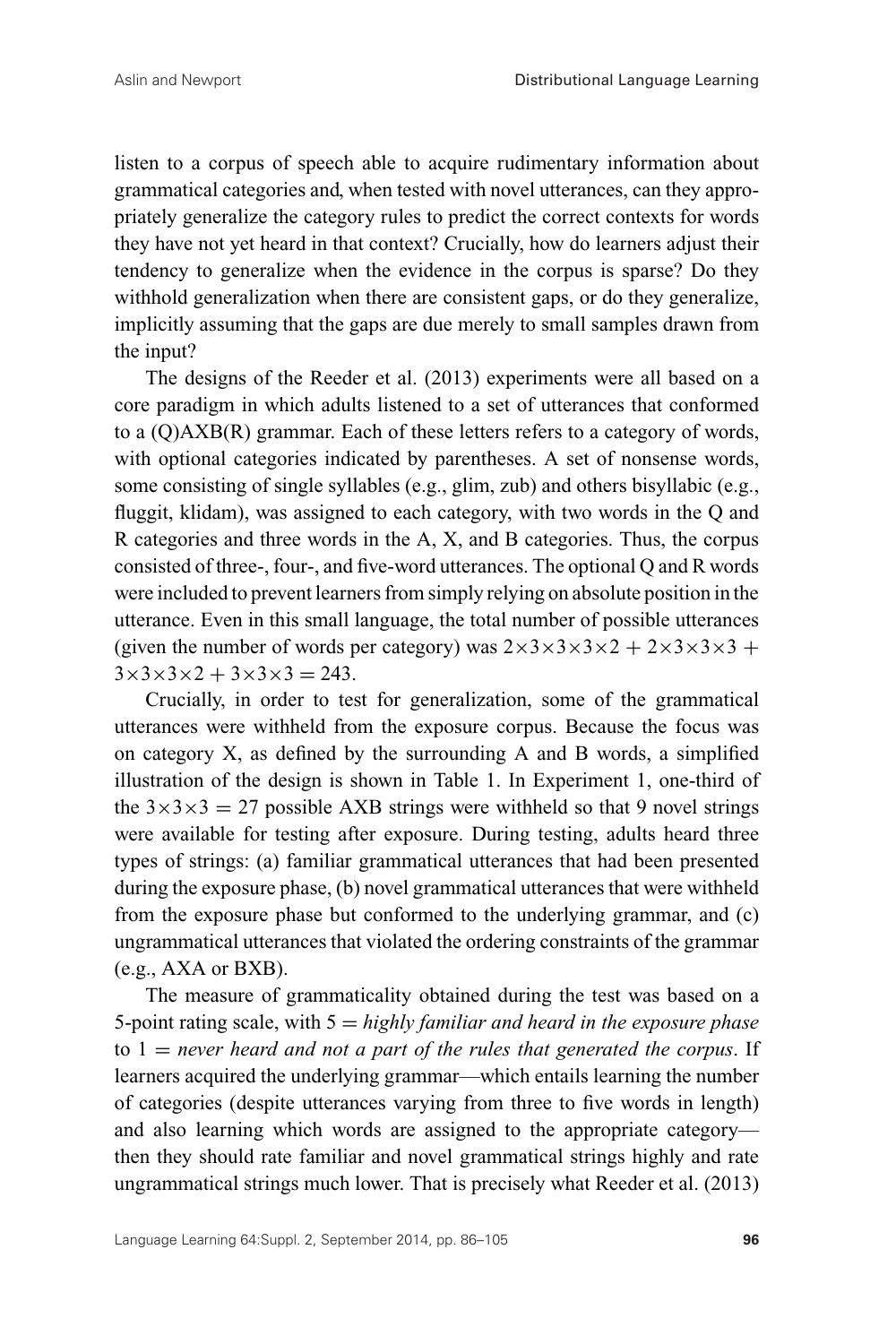| <b>Exposure Strings</b> | Withheld Strings |
|-------------------------|------------------|
| A1 X1 B1                | A1 X1 B2         |
| A1 X1 B3                | A2 X1 B1         |
| A2 X1 B2                | A3 X1 B3         |
| A2 X1 B3                | A1 X2 B1         |
| A3 X1 B1                | A2 X2 B3         |
| A3 X1 B2                | A3 X2 B2         |
| A1 X2 B2                | A1 X3 B3         |
| A1 X2 B3                | A2 X3 B2         |
| A2 X2 B1                | A3 X3 B1         |
| A2 X2 B2                |                  |
| A3 X2 B1                |                  |
| A3 X2 B3                |                  |
| A1 X3 B1                |                  |
| A1 X3 B2                |                  |
| A2 X3 B1                |                  |
| A2 X3 B3                |                  |
| A3 X3 B2                |                  |
| A3 X3 B3                |                  |

**Table 1** List of AXB strings in Experiment 1 from Reeder et al. (2013). In Experiment 2, the number of exposure was reduced to 9, and the number of withheld strings was increased to 18

obtained from their adult learners. Figure 1 summarizes this organization of the words into A, X, and B categories from the patterns of strings in the exposure corpus. Importantly, there was no significant difference in ratings of familiar grammatical and novel grammatical strings, indicating that participants generalized fully to the withheld utterances. In a second experiment, Reeder et al. increased the sparsity of the input by withholding two-thirds of the possible AXB strings.

An important feature of the design shown in Table 1 is that despite withholding one-third or two-thirds of the possible AXB strings from the exposure corpus in Experiments 1 and 2, all possible AX and XB bigrams were present. That is, the corpus was balanced in terms of *coverage* of the adjacent words in the categories of interest (A, X, and B). In Experiments 3 and 4, however, the coverage of adjacent words in the corpus was made unbalanced by creating systematic gaps in the bigrams. This allowed us to examine how learners would generalize across these gaps and also to determine when they stopped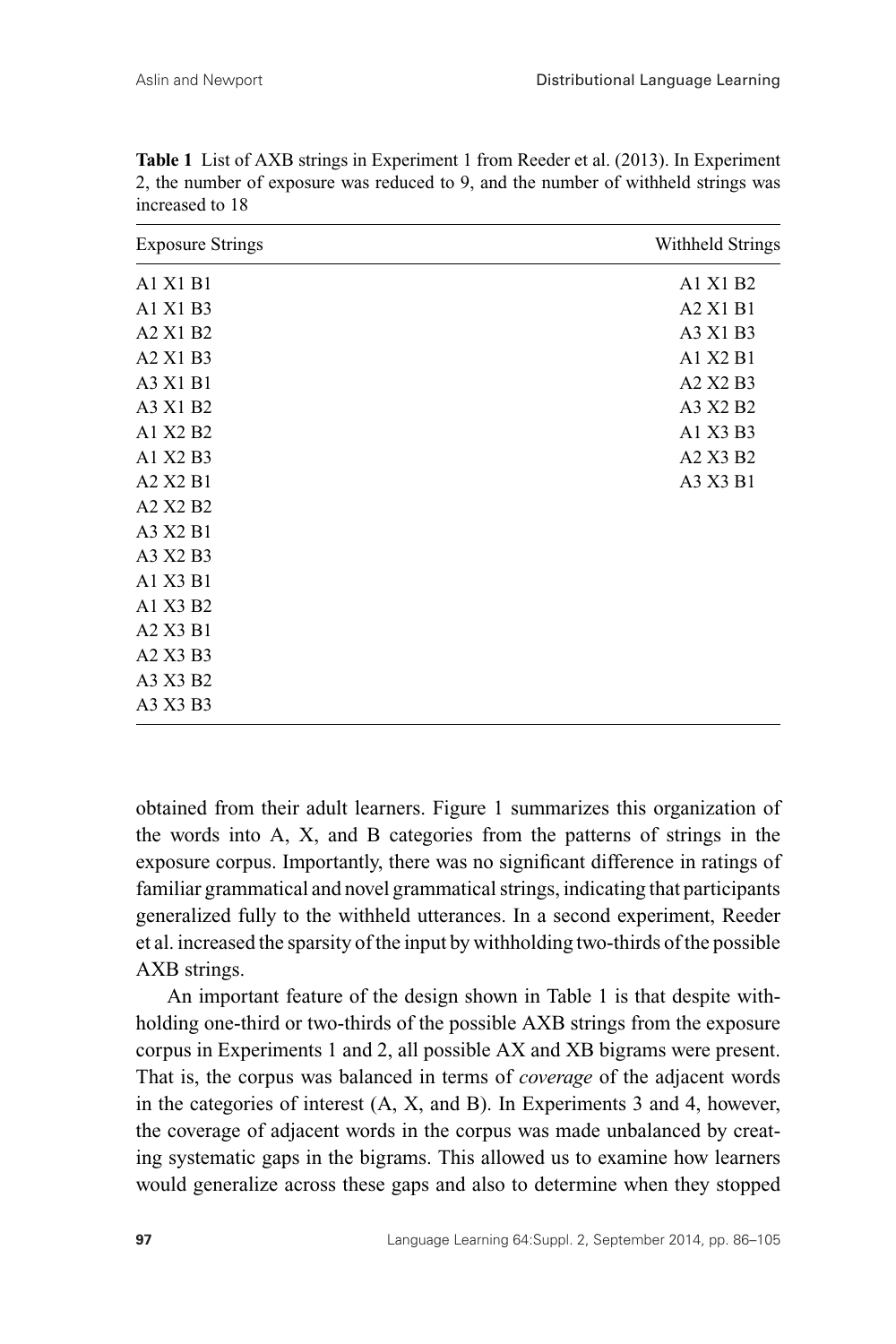

**Figure 1** The distribution of nonsense words in Experiment 1 from Reeder et al. (2013). The three words that preceded and followed the three X-words provide robust evidence for categories A, X, and B.



**Figure 2** The distribution of nonsense words in Experiment 3 from Reeder et al. (2013). Only two words preceded and followed the three X-words, providing systematic gaps in the evidence for categories A, X, and B.

generalizing. As shown in Figure 2, one-third of the AX or XB bigrams never appeared in the exposure corpus. In contrast to Experiments 1 and 2, adults in the test phase now showed reliable evidence of rating novel grammatical strings as less acceptable than familiar grammatical strings. This indicates that with systematic gaps in the input, learners restrict generalization. Perhaps most revealing, when the same input corpus with systematic gaps was repeated three times, learners judged novel grammatical strings as even less acceptable, indicating that the more reliable the gaps are in the input, the more likely learners are to judge those strings as ungrammatical. This pattern of results shows that learners within the same paradigm can shift from broad generalization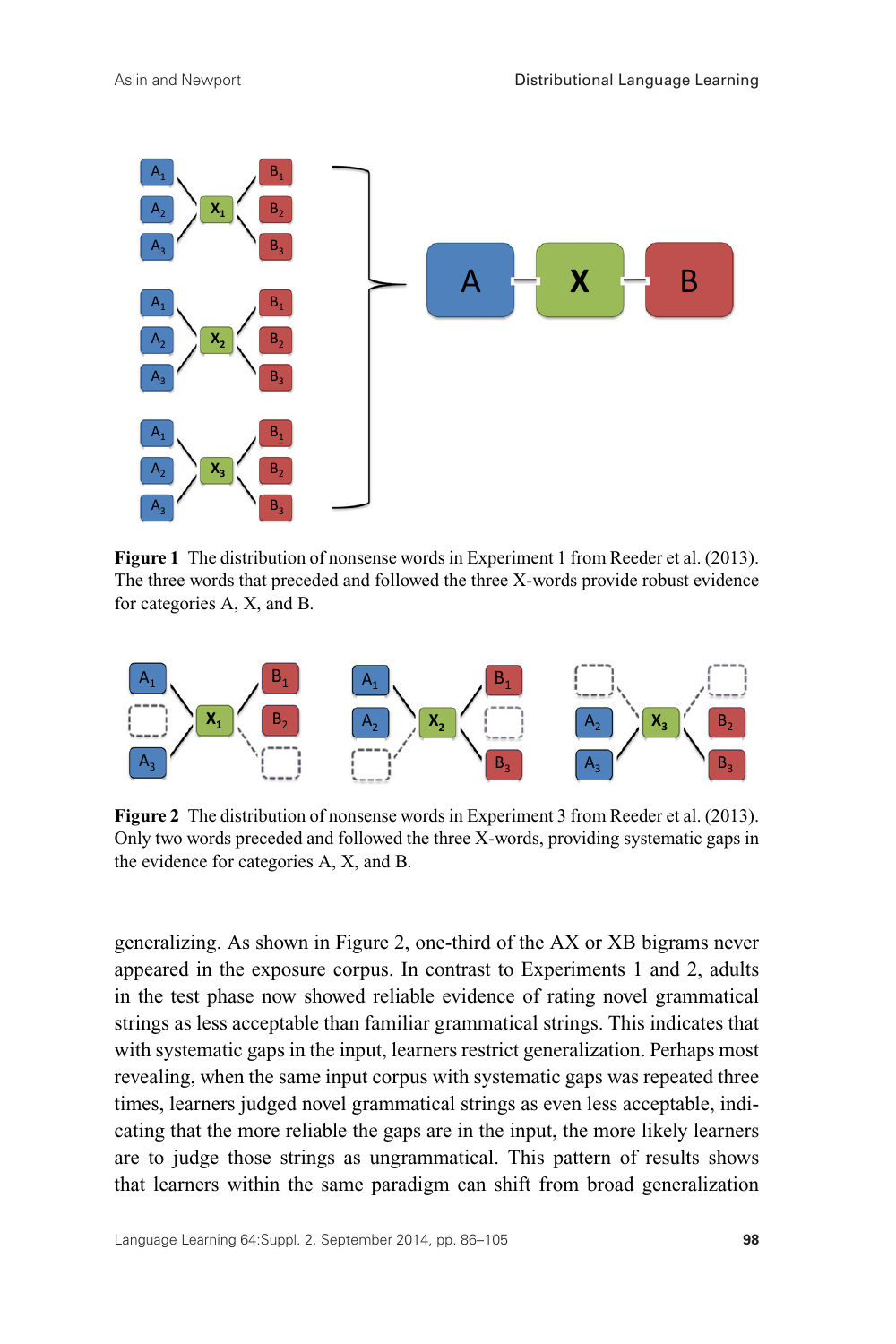

**Figure 3** The distribution of nonsense words in the subcategorization experiment from Reeder et al. (2009). Separate sets of three words preceded and followed two subsets of X-words, providing robust evidence for two A, X, B subcategories.

to more restricted and lexically specific learning, depending on the pattern of distributional information they receive.

Two additional experiments lend further support to the robustness and flexibility of the distributional learning mechanism employed by adults in these grammatical category-learning experiments. Schuler, Reeder, Newport, and Aslin (2014) modified the (Q)AXB(R) design by introducing variation in the frequency of words within each category (approximating the Zipfian distribution of word frequencies seen in natural languages). This word-frequency variation presents an additional challenge to the unsupervised learner: does the sparser evidence of certain word combinations signal a significant "gap" in the corpus (perhaps because these combinations are ungrammatical), or does the sparser evidence simply reflect the variation in word frequency? That is, do learners rely on combinatorial probabilities rather than the absolute frequency of word sequences? The results suggest that adults learners are able to do this more complex computation: they rated the withheld novel grammatical strings just as highly as the familiar grammatical strings regardless of word frequencies, despite a 3:1 ratio of word frequencies within each category.

Perhaps the strongest test of grammatical category learning comes from Reeder, Newport, and Aslin (2009, 2014). Their design was similar to the foregoing experiments, except that the grammar was divided into two subsets, analogous to subcategories in natural languages (e.g., transitive and intransitive verbs or feminine vs. masculine nouns). As shown in Figure 3, half of the AXB strings had one set of A, X, and B words and the other half of the AXB strings had a different set of A, X, and B words—though all sentences had the same basic format and could begin and end with the same Q and R words. If learners simply treated this corpus as a slightly more complicated version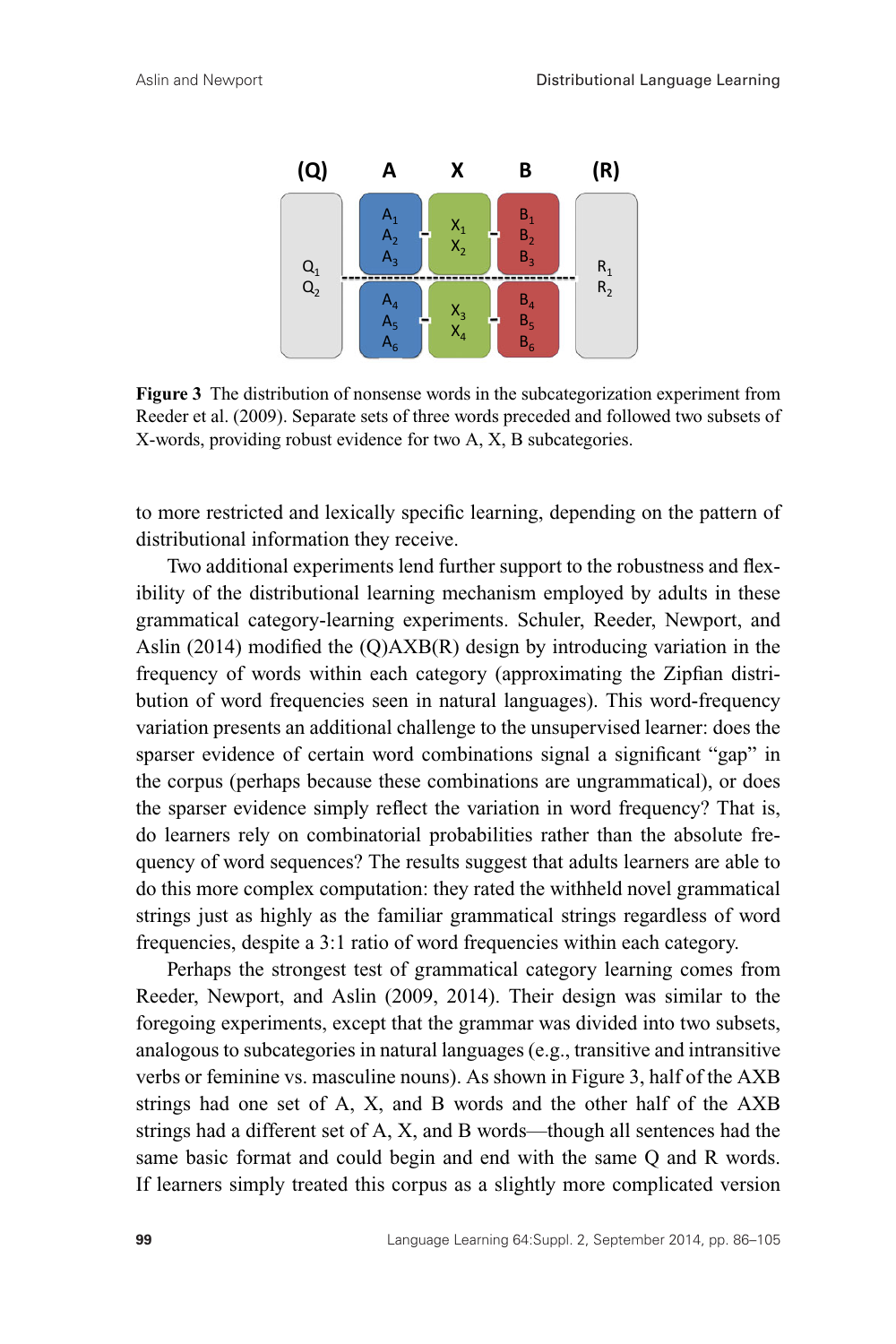of gaps due to sparsity—or if they confused or did not remember the precise combinations of A, X, and B words in the corpus—they would incorrectly generalize to novel strings that "crossed the subcategory divide" (e.g.,  $A_1X_2B_5$ ). On the other hand, if learners were overly sensitive to the precise A, X, and B distributional information, it might affect their judgments of gaps present *within* a subcategory, leading them to rate a novel grammatical string that observed the subcategory structure as less acceptable. The results of this experiment were quite clear: adults learned to distinguish the subcategories, and yet they were still able to generalize appropriately within each subcategory. That is, when presented with strings that *cross* a subcategory, learners rated them as less acceptable than grammatical strings. However, when presented with novel grammatical strings from within a subcategory, they rated them as highly as familiar grammatical strings. These results demonstrate, in a single experiment, that adult learners *both* restrict generalization and generalize appropriately from the same corpus; that is, they extract the correct underlying grammatical structures, given distributional information that represents these structures.

Of course, adults are not the target population for studies of language acquisition. Thus it is important to extend these studies of artificial grammar learning to children and eventually to infants. We have completed similar experiments with 5- to 7-year-old children using slightly simpler AXB grammars (Newport, Schuler, Reeder, Lukens, & Aslin, 2014). To engage the children, the artificial grammar listening task was embedded in an "alien language" context with interesting but irrelevant video displays to maintain the children's interest. To ensure that the children were actually listening (and not just attending to the video displays), they had to perform a one-back monitoring task in which sentences were intermittently repeated and the children had to indicate when the alien repeated himself. Despite these design modifications and the challenges of testing children, their performance on the rating tasks after exposure was remarkably similar to the performance of adults across the series of experiments. They judged novel grammatical strings as just as acceptable as familiar grammatical strings when the proportion of withheld strings was one-third or two-thirds but the corpus was balanced. And when the balance of the bigrams contained systematic gaps, like adults they judged novel grammatical strings as less acceptable than familiar grammatical strings. Thus, young children show the same overall pattern of distributional learning as adults generalizing or withholding generalization depending on the patterning of the input.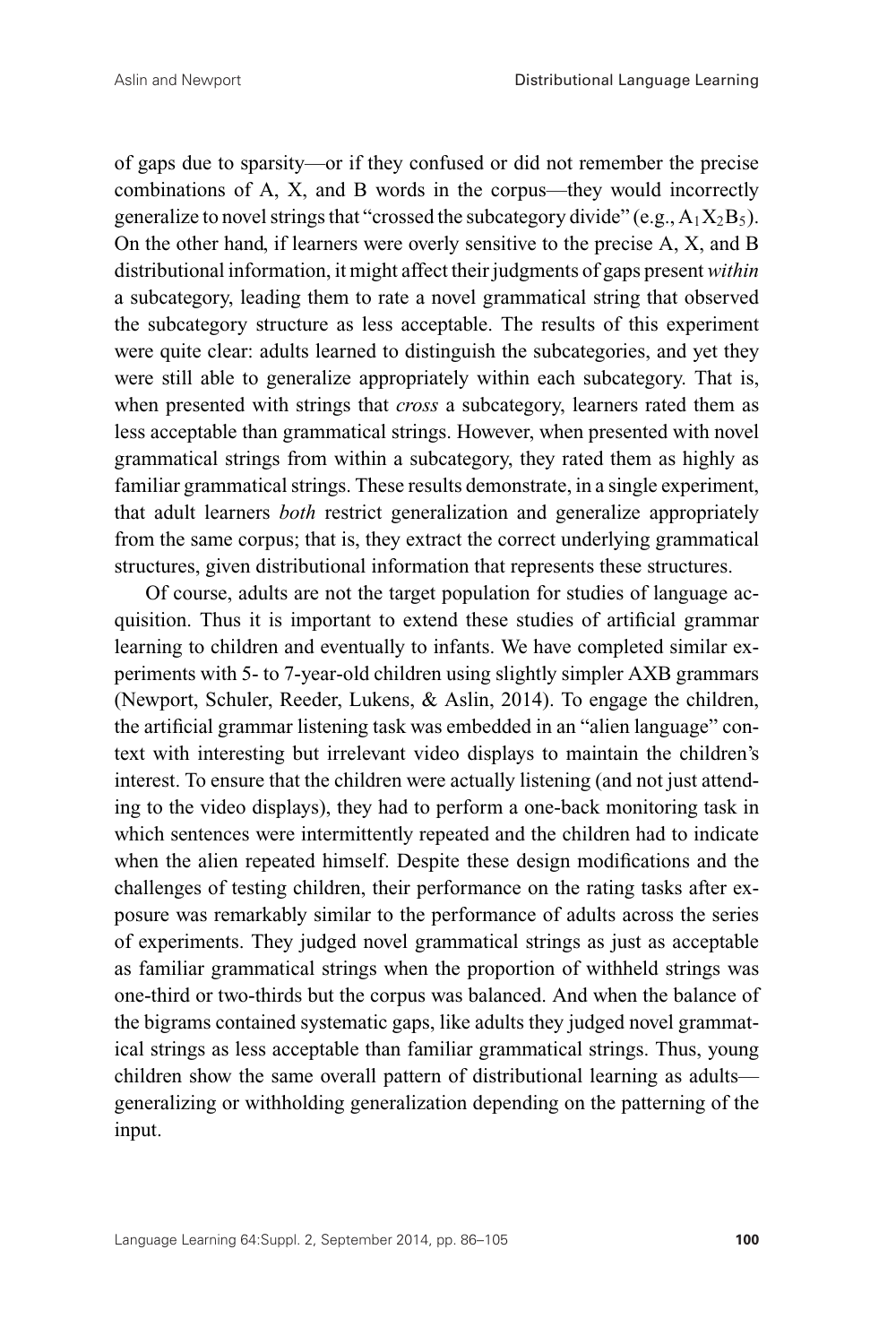#### **Models of Category Learning and Generalization**

An important aspect of these studies of grammatical category-learning in adults and children is that they illustrate how a single mechanism of distributional learning can lead to what appears to be "surface statistical learning" under some circumstances and "abstract rule learning" under other circumstances. Yet all of the experiments were, to the naïve learner, identical. It is implausible that participants engage a fundamentally different mechanism in one experiment than in another, and even more implausible that they use different mechanisms for specific test items (as in the subcategorization experiment). Thus, our hypothesis is that there is a *single* distributional learning mechanism that exhibits a *gradient* of generalization, depending on a "rational" interpretation of the patterning of the input. When the bulk of the evidence supports generalization—because it is plausible that gaps are due to chance, given their inconsistent distribution or low frequency—then learners judge novel strings as grammatical. But when the evidence begins to raise doubt (implicitly, of course) about whether the gaps in the input strings are random—that is, when gaps are highly systematic and consistent over a large input corpus—learners begin to restrict generalization.

How might we think about such a gradient mechanism of generalization? Recall that a key feature of the design of the Reeder et al. (2013) and followup experiments was variation in the distribution of bigrams (i.e., AX and XB word-pairs). Perhaps such a lexical bigram model is sufficient to account for the observed variations in how strongly adults generalize (or not). In an extensive analysis of the lexical bigram model, Qian, Reeder, Aslin, Tenenbaum, and Newport (2014) have shown that it works quite well even when two-thirds of the strings are withheld during the exposure phase when the coverage of bigrams is balanced. The lexical bigram model even does a reasonable job of fitting the data from the subcategorization experiment because the two sets of bigrams are nonoverlapping. But the lexical bigram model begins to fail when the input becomes supersparse, and particularly when bigrams are not fully shared across words. For example, if a new X-word appears in only one of the bigram contexts that are shared by other X-words, the lexical bigram model treats this new word as a lexical exception, not fully belonging to the X-word category and not generalizing to the other X-word contexts in which it has not been seen. In contrast, if there is a recurring cluster of contexts that most X-words appear in and if a new word appears in one of these, adult learners will generalize the whole set of contexts to the new word, as if it were fully a part of the X-word category. Children show the same pattern. One way to account for this finding is to create a model that has a "latent" level (i.e., an unobserved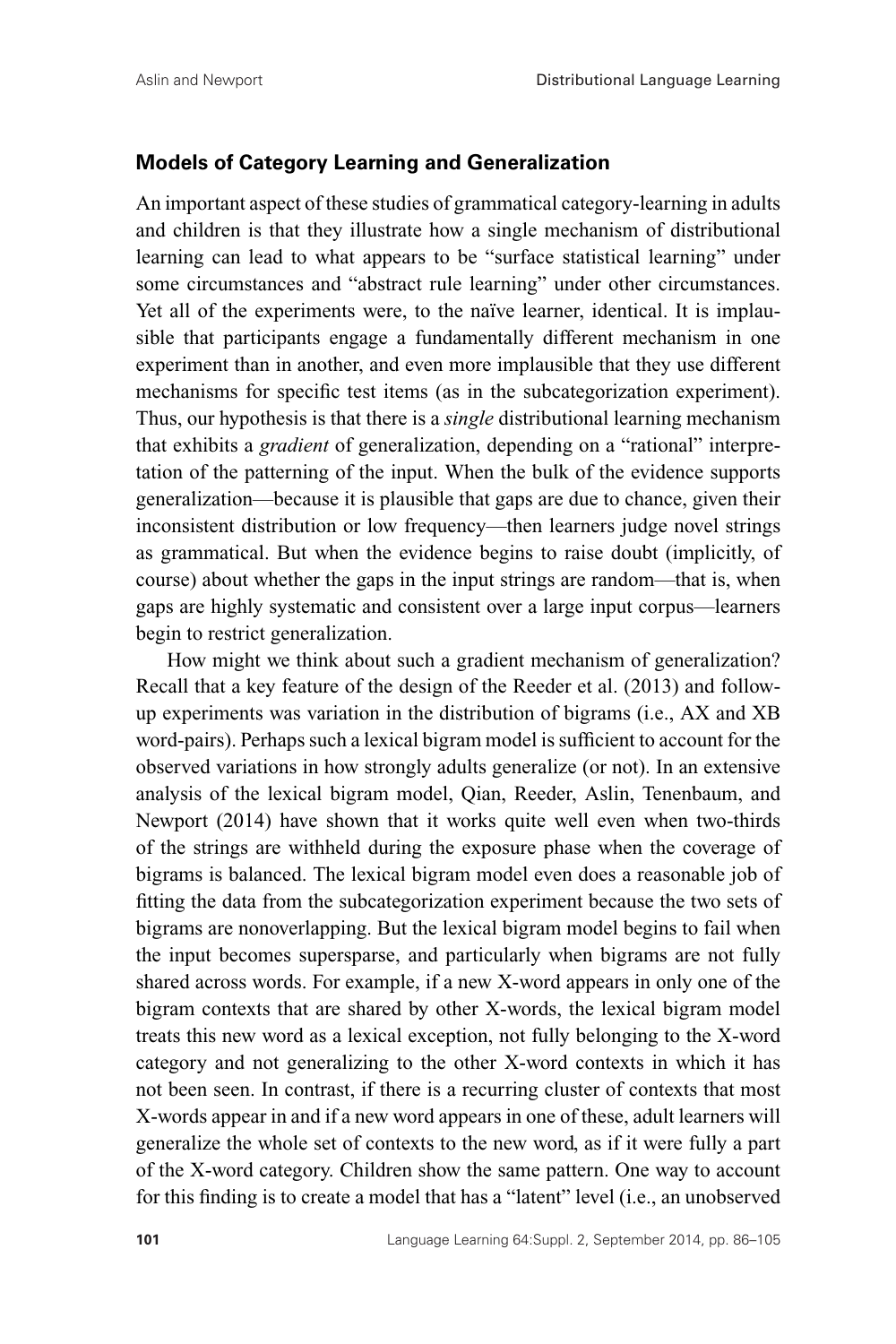

**Figure 4** Model predictions from Qian et al. (2014) when a bias parameter is allowed to vary from a coarse to a fine granularity in how gaps in the input are fit to the underlying category structure.

category level), rather than generalizing solely on surface bigrams. In general, of course, adding more parameters to a model is not a principled way to better fit a complex set of data. The key insight of the Qian et al. model, however, is that by adding a latent category level and allowing the model to adjust the "grain" of how broad or narrow the categories are, a *single* model can account for the gradient nature of the generalization observed across all of the Reeder et al. experiments without custom fitting the parameters of the model to each experiment (see Figure 4).

Of course, it remains to be seen whether the Qian et al. (2014) model provides a realistic account of grammatical category learning in much younger learners (i.e., infants and toddlers). Although there is ample evidence that infants can form categories, it is not clear if they have the kind of flexibility seen in adults and older children to utilize a single mechanism of category learning to adjust the process of generalization in a gradient manner. But in the absence of clear evidence for multiple mechanisms of distributional learning, we favor our current working hypothesis that a single mechanism, with a latent category level and parameters that take into account the patterning of the input, provides the most parsimonious and flexible model of statistical language learning—at least for learning word categories as well as segmenting words from the speech stream. In ongoing work we address the ways in which this type of model must be expanded to cover more complex aspects of language, as well as other types of complex serial learning.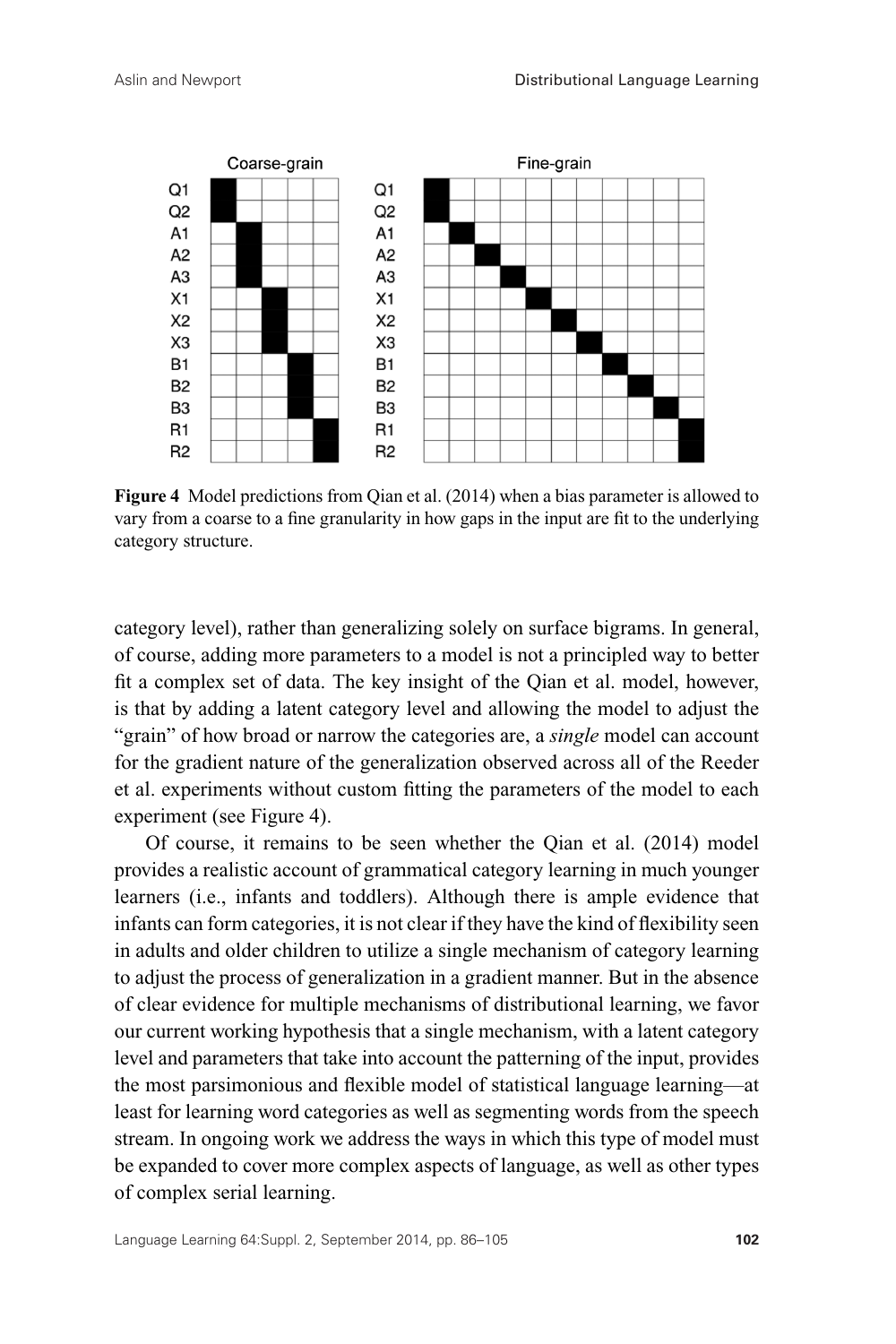#### **References**

- Aslin, R. N., & Newport, E. L. (2012). Statistical learning: From acquiring specific items to forming general rules. *Current Directions in Psychological Science*, *21*, 170–176.
- Aslin, R. N., Saffran, J. R., & Newport, E. L. (1998). Computation of conditional probability statistics by 8-month-old infants. *Psychological Science*, *9*, 321–324.
- Baldwin, D., Andersson, A., Saffran, J., & Meyer, M. (2008). Segmenting dynamic human action via statistical structure. *Cognition*, *106*, 1382–1407.
- Bonatti, L. L., Peña, M., Nespor, M., & Mehler, J. (2005). Linguistic constraints on statistical computations the role of consonants and vowels in continuous speech processing. *Psychological Science*, *16*, 451–459.
- Chomsky, N. (1957). *Syntactic structures*. The Hague, Netherlands: Mouton.
- Chomsky, N. (1959). A Review of B. F. Skinner's verbal behavior. *Language*, *35*, 26–58.
- Creel, S. C., Newport, E. L., & Aslin, R. N. (2004). Distant melodies: Statistical learning of non-adjacent dependencies in tone sequences. *Journal of Experimental Psychology: Learning, Memory, and Cognition*, *30*, 1119–1130.
- de la Mora, D. M., & Toro J. M. (2013). Rule learning over consonants and vowels in a non-human animal. *Cognition*. *126*, 307–312.
- Eimas, P., Siqueland, E., Jusczyk, P. W., & Vigorito, P. (1971). Speech perception in the human infant. *Science*, *171*, 303–306.
- Endress, A. D., & Bonatti, L. L. (2007). Rapid learning of syllable classes from a perceptually continuous speech stream. *Cognition*, *105*, 247–299.
- Fiser, J., & Aslin, R. N. (2002). Statistical learning of new visual feature combinations by infants. *Proceedings of the National Academy of Sciences*, *99*, 15822–15826.
- Frank, M. C., Tenenbaum, J. B., & Gibson, E. (2013). Learning and long-term retention of large-scale artificial languages. *PloS one*, *8*(1), e52500.
- Gentner, T. Q., Fenn, K. M., Margoliash, D., & Nusbaum, H. C. (2006). Recursive syntactic pattern learning by songbirds. *Nature*, *440*, 1204–1207.
- Gerken, L. A. (2006). Decisions, decisions: Infant language learning when multiple generalizations are possible. *Cognition*, *98*, B67–B74.
- Gervain, J., Macagno, F., Cogoi, S., Peña, M., & Mehler, J. (2008). The neonate brain detects speech structure. *Proceedings of the National Academy of Sciences, U.S.A.*, *105*, 14222–14227.
- Graf Estes, K. M., Evans, J. L., Alibali, M. W., & Saffran, J. R. (2007). Can infants map meaning to newly segmented words? Statistical segmentation and word learning. *Psychological Science*, *18*, 254–260.
- Kirkham, N. Z., Slemmer, J. A., & Johnson, S. P. (2002). Visual statistical learning in infancy: Evidence for a domain general learning mechanism. *Cognition*, *83*, B35– B42.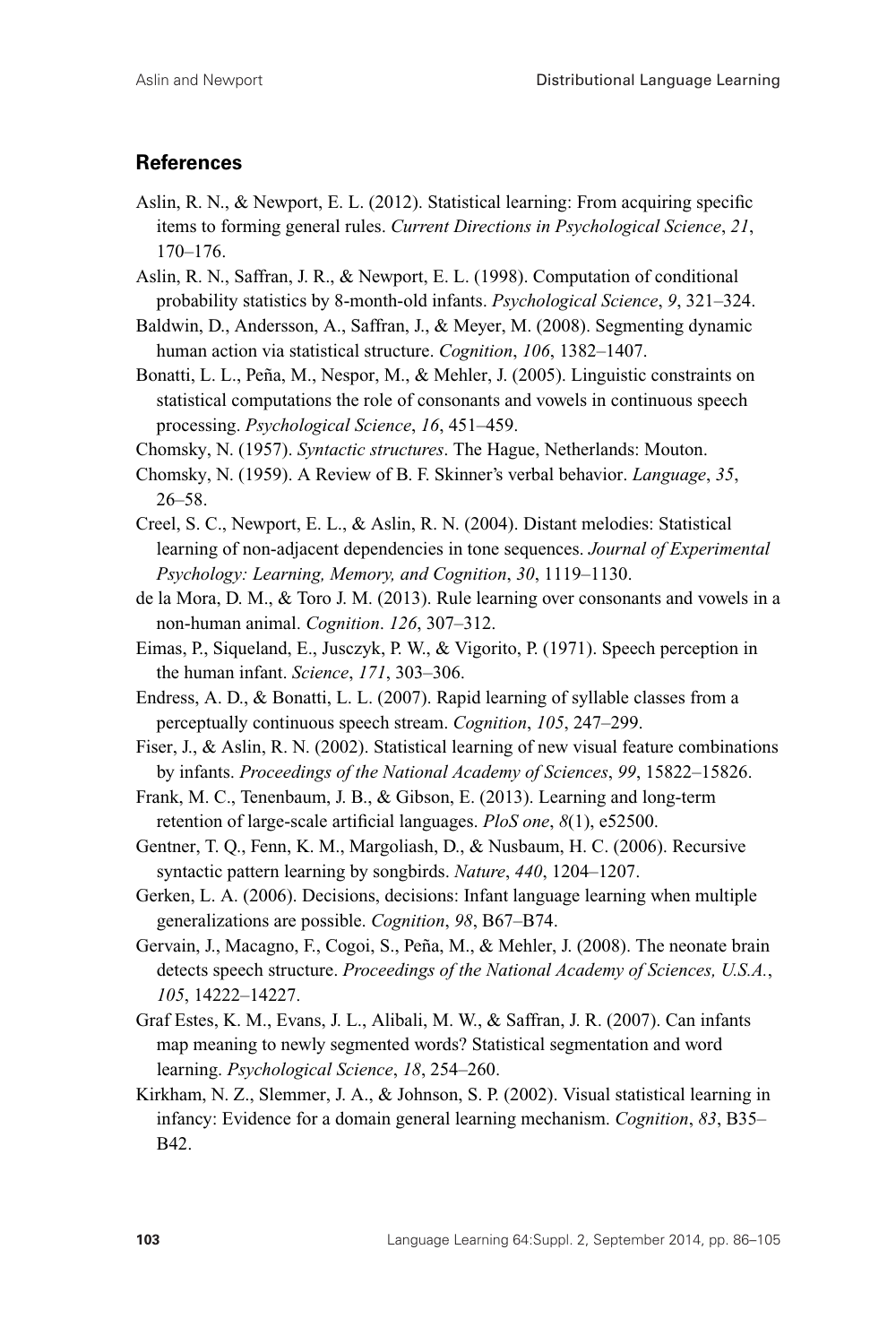- Johnson, E. K., & Jusczyk, P. W. (2001). Word segmentation by 8-month-olds: When speech cues count more than statistics. *Journal of Memory and Language*, *44*, 548–567.
- Johnson, S. P., Fernandes, K. J., Frank, M. C., Kirkham, N. Z., Marcus, G. F., Rabagliati, H., et al. (2009). Abstract rule learning for visual sequences in 8- and 11-month-olds. *Infancy*, *14*, 2–18.
- Marcus, G. F., Fernandes, K. J., & Johnson, S. P. (2007). Infant rule learning facilitated by speech. *Psychological Science*, *18*, 387–391.
- Marcus, G. F., Vijayan, S., BandiRao, S., & Vishton, P. M. (1999). Rule learning in 7-month-old infants. *Science*, *283*, 77–80.
- McMurray, B. (2007). Defusing the childhood vocabulary explosion. *Science*, *317*, 631.
- Mintz, T. H. (2002). Category induction from distributional cues in an artificial language. *Memory & Cognition*, *30*, 678–686.
- Mintz, T. H. (2003). Frequent frames as a cue for grammatical categories in child directed speech. *Cognition*, *90*, 91–117.
- Mintz, T. H., Newport, E. L., & Bever, T. G. (2002). The distributional structure of grammatical categories in speech to young children. *Cognitive Science*, *26*, 393–424.
- Murphy, R. A., Mondragon, E., & Murphy, V. A. (2008). Rule learning by rats. *Science*, *319*, 1849–1851.
- Newport, E. L., & Aslin, R. N. (2004). Learning at a distance: I. Statistical learning of non-adjacent dependencies. *Cognitive Psychology*, *48*, 127–162.
- Newport, E. L., Schuler, K. D., Reeder, P. A., Lukens, K., & Aslin, R. N. (2014). *Learning grammatical categories in an artificial language by 5- to 7-year-olds using distributional information*. Manuscript in preparation.
- Qian, T., Reeder, P. A., Aslin, R. N., Tenenbaum, J., & Newport, E. L. (2014). *Rational generalization via rational categorization*. Manuscript in preparation.
- Reeder, P. A., Newport, E. L., & Aslin, R. N. (2009). The role of distributional information in linguistic category formation. In N. Taatgen & H. van Rijn (Eds.), *Proceedings of the 31st annual meeting of the Cognitive Science Society* (pp. 2564–2569). Austin, TX: Cognitive Science Society.
- Reeder, P. A., Newport, E. L, & Aslin, R. N. (2013). From shared contexts to syntactic categories: The role of distributional information in learning linguistic form-classes. *Cognitive Psychology*, *66*, 30–54.
- Saffran, J. R., Aslin, R. N., & Newport, E. L. (1996). Statistical learning by 8-monthold infants. *Science*, *274*, 1926–1928.
- Saffran, J. R., Johnson, E. K., Aslin, R. N., & Newport, E. L. (1999). Statistical learning of tone sequences by human infants and adults. *Cognition*, *70*, 27–52.
- Saffran, J. R., Pollak, S. D., Seibel, R. L., & Shkolnik, A. (2007). Dog is a dog is a dog: Infant rule learning is not specific to language. *Cognition*, *105*, 669–680.